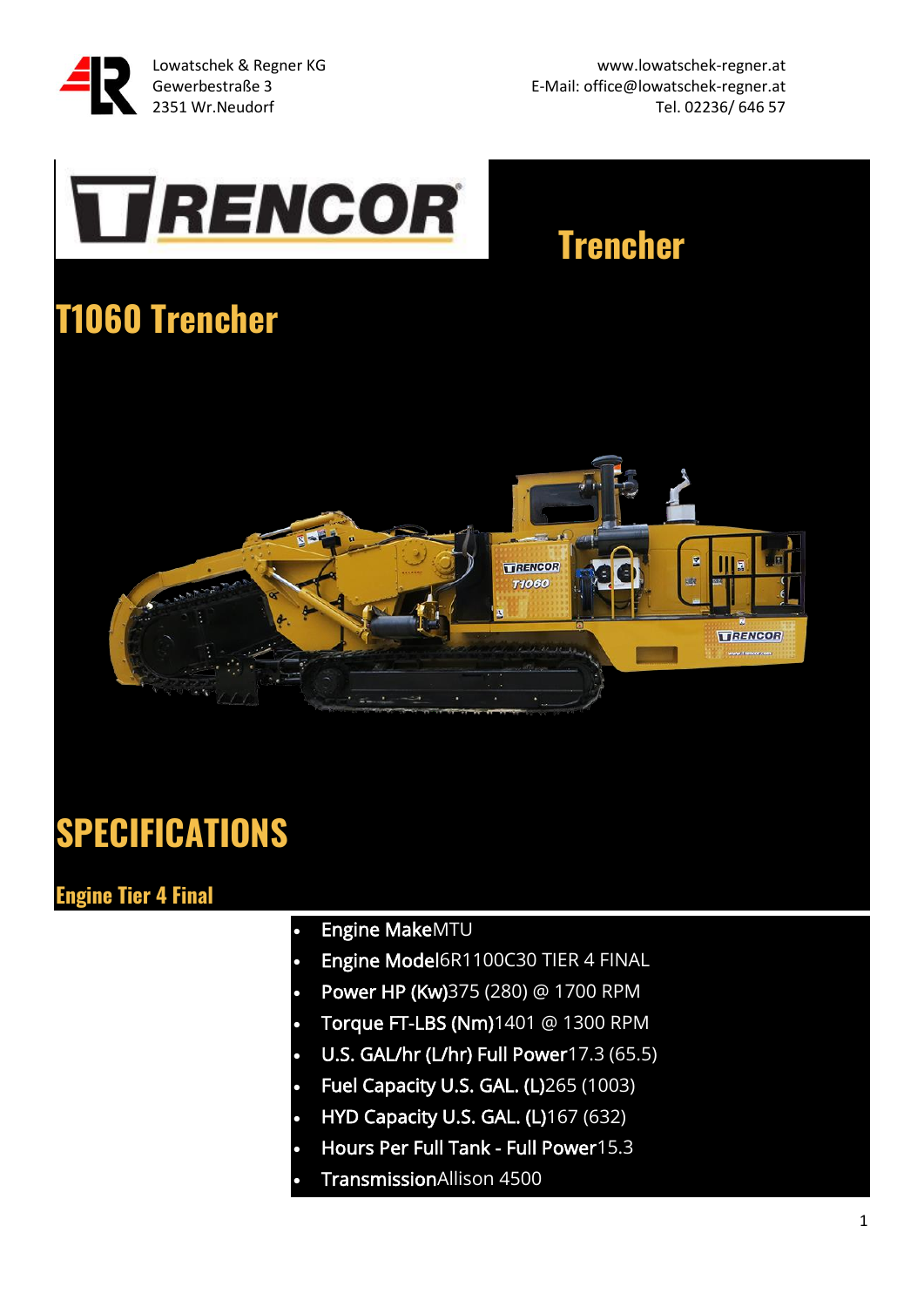

#### • DEF Capacity U.S. GAL. (L)25.4 (95) • Variable- Reversing Engine Cooling FanHydraulic Drive

| <b>Chain Speed</b><br>- FT/MIN (M/MIN) - Tier 4 Final |                                                                      |
|-------------------------------------------------------|----------------------------------------------------------------------|
|                                                       | <b>First Gear134 (41)</b>                                            |
|                                                       | Second Gear284 (87)                                                  |
|                                                       | <b>Third Gear413 (126)</b>                                           |
|                                                       | <b>Fourth Gear628 (191)</b>                                          |
|                                                       | <b>Fifth Gear</b> 822 (250)                                          |
|                                                       | Reverse Gear113 (34)                                                 |
| <b>Chain Force</b><br>LB (KN) - Tier 4 Final          |                                                                      |
|                                                       | First Gear87,915 (391)<br>$\bullet$                                  |
|                                                       | Second Gear41,433 (184)<br>$\bullet$                                 |
|                                                       | Third Gear28,494 (127)                                               |
|                                                       | Fourth Gear18,722 (83)                                               |
|                                                       | <b>Fifth Gear14,310 (64)</b>                                         |
|                                                       | Reverse Gear103,941 (462)                                            |
|                                                       |                                                                      |
| <b>Ground Specs</b>                                   |                                                                      |
|                                                       | <b>Ground Speed Low</b><br>- MPG (KM/H)0.6 (0.9)                     |
|                                                       | Drawbar Pull Low (Max)<br>- LB (KN)132,161 (588)                     |
|                                                       | <b>Ground Speed High (Max)</b><br>$\bullet$<br>- MPH (KM/H)1.7 (2.7) |
|                                                       | Drawbar Pull High<br>- LB (KN)46,857 (208)                           |
|                                                       | <b>Ground Bearing No Attach</b><br>PSI (BAR) 10.88 (0.75)            |
| <b>Standard Attachments</b><br>- <b>In (mm)</b>       |                                                                      |
|                                                       | Boom Width13 (330) 1-D8<br>$\bullet$                                 |
|                                                       |                                                                      |

• Trench Width X Max Depth16-24 (406-610) X 12'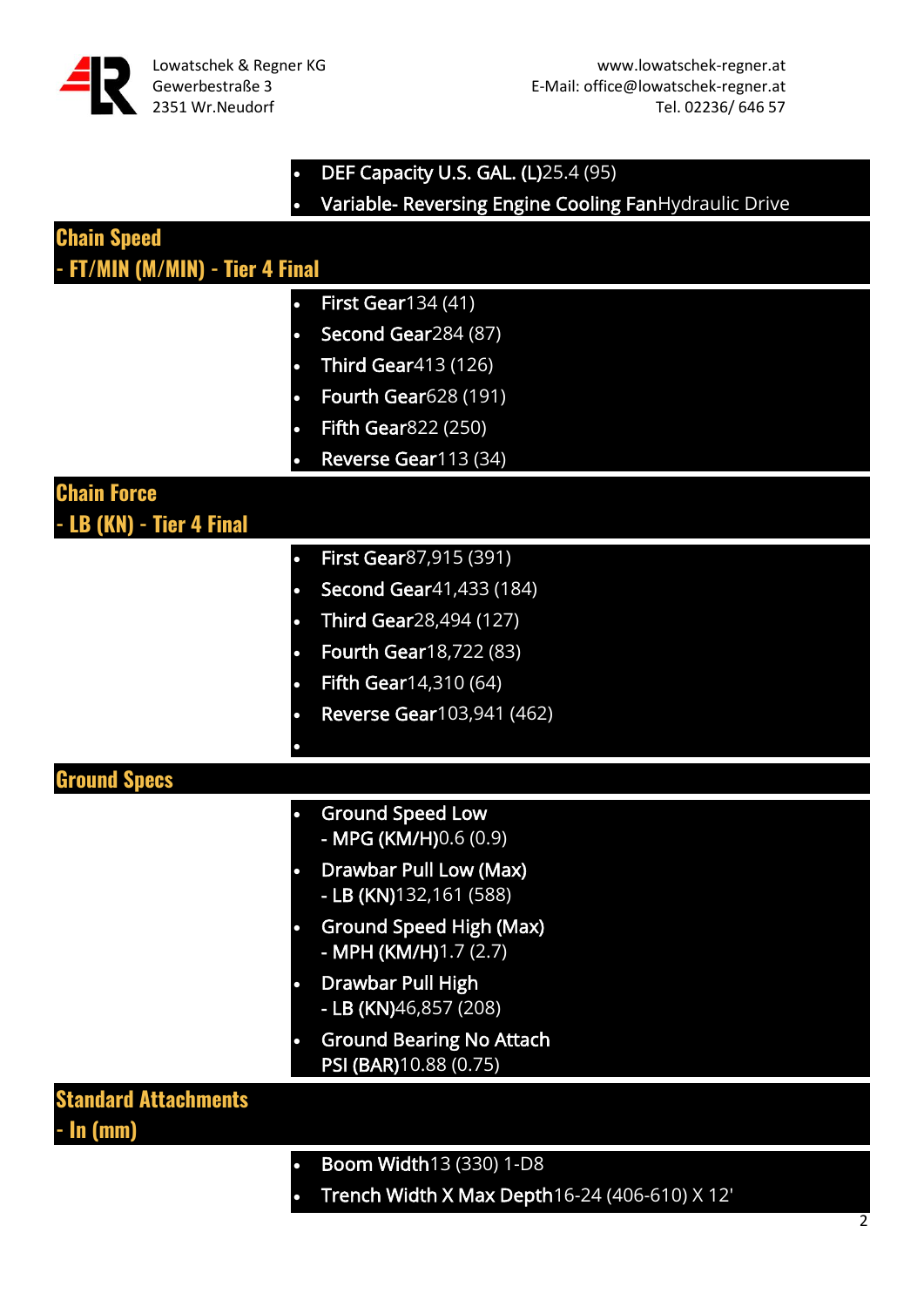

|                             | <b>Boom Width21 (553) 2-D6x10 (254)</b>                 |
|-----------------------------|---------------------------------------------------------|
|                             | Trench Width X Max Depth24-36 (610-915) X 10'           |
| n                           | Primary Boom Depth - FT (M) 6.5 (1.98)                  |
|                             | <b>Boom Extensions - FT (M)2 (.61), 4 (1.22)</b>        |
|                             | <b>Standard Digging Depths - FT (M)6-12 (1.83-3.66)</b> |
| <b>Dimensions - In (mm)</b> |                                                         |
|                             | MACHINE LENGTH, NO ATTACHMENTS316.4 (8037)              |
|                             | MACHINE WIDTH, NO ATTACHMENTS98.7 (2507)                |
|                             | <b>MACHINE OVERALL WIDTH98.7 (2507)</b>                 |
|                             | MACHINE OVERALL HEIGHT133.4 (3388)                      |
| Weights - LB. (Kg)          |                                                         |
|                             | MINIMUM OPERATING WEIGHT90,000 (40,823)                 |
|                             | MAXIMUM OPERATING WEIGHT110,000 (49,895)                |
|                             | SHIPPING WEIGHT (NO CWT, BOOM, TRACKS)70,000 (31750)    |

3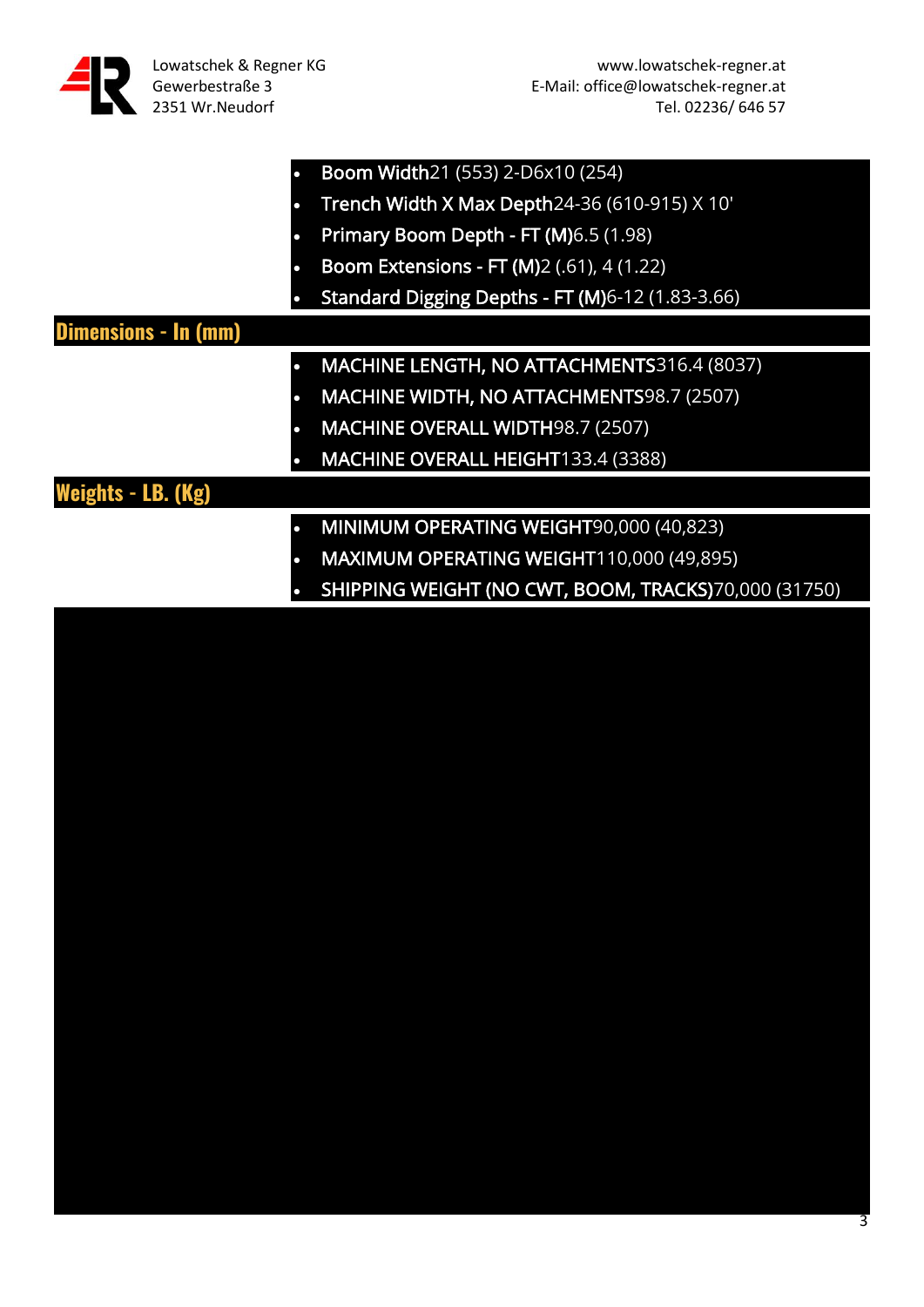

Lowatschek & Regner KG www.lowatschek-regner.at Gewerbestraße 3 E-Mail: office@lowatschek-regner.at 2351 Wr.Neudorf **Tel. 02236/ 646 57** 



### **FEATURES**

Long life mechanical large track trenchers that provide unmatched performance for decades.

- Increased cut width over previous model to 48"
- Clean trench bottom and re-usable backfill
- Reduced maintenance with fewer grease points
- Perfect for utility installation and small pipeline jobs
- Equipped with advanced load control software and PinPoint® telematics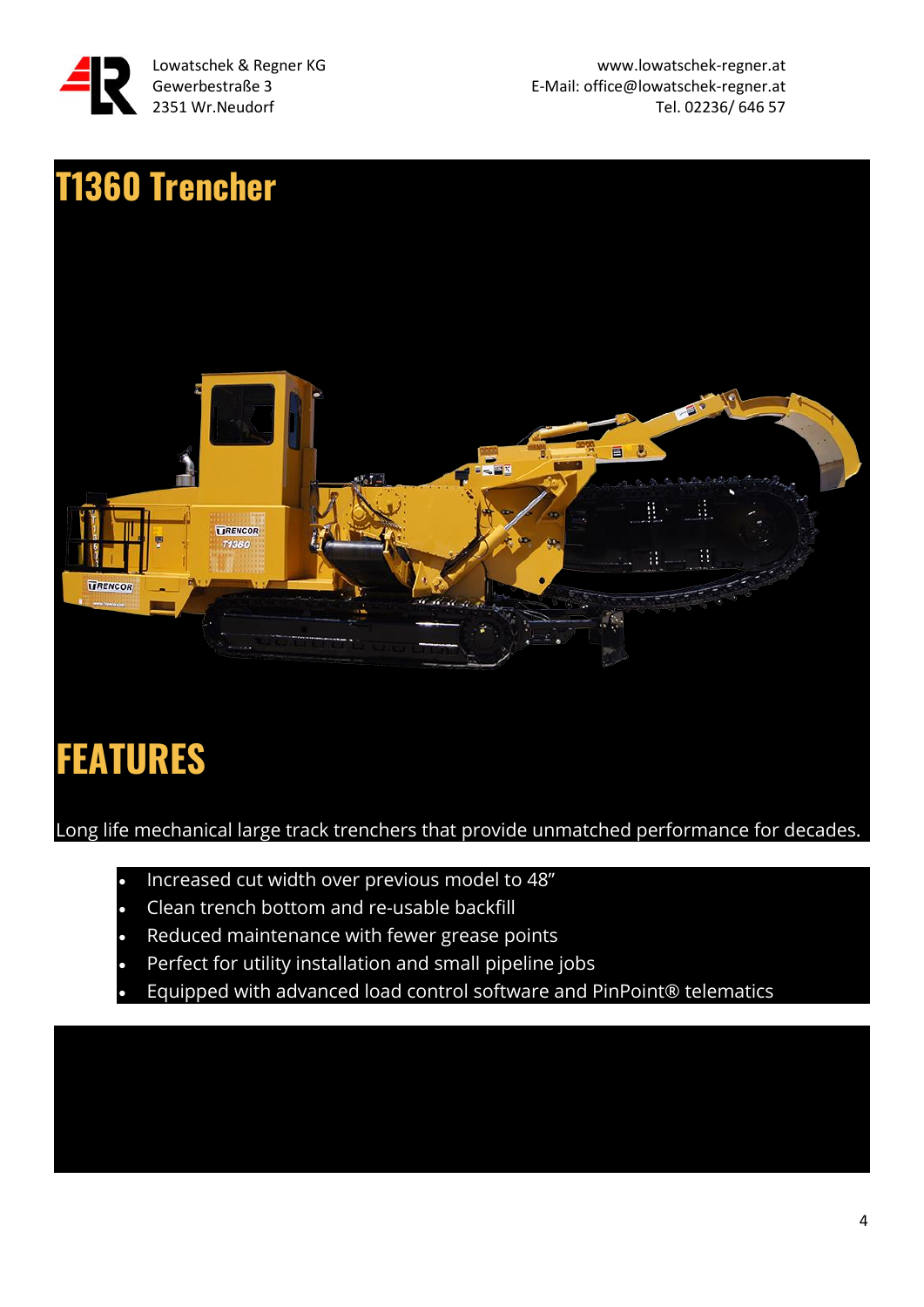

| <b>SPECIFICATIONS</b>           |                                                       |
|---------------------------------|-------------------------------------------------------|
| <b>Engine Tier 4 Final</b>      |                                                       |
| $\bullet$                       | Engine MakeMTU                                        |
|                                 | Engine Model6R1300C50                                 |
|                                 | Power HP (Kw)509 (380) @ 1900 RPM                     |
| $\bullet$                       | Torque FT-LBS (N-m)1755 @ 1300 RPM                    |
| $\bullet$                       | U.S. GAL/hr (L/hr) Full Power22.1 (83.7)              |
|                                 | Fuel Capacity U.S. GAL. (L)322 (1219)                 |
| $\bullet$                       | <b>HYD Capacity U.S. GAL. (L)190 (719)</b>            |
| $\bullet$                       | Hours Per Full Tank - Full Power14.5                  |
|                                 | <b>TransmissionAllison 4500</b>                       |
| $\bullet$                       | <b>DEF Capacity U.S. GAL. (L)</b> 25.4 (95)           |
| O                               | Variable- Reversing Engine Cooling FanHydraulic Drive |
| <b>Chain Speed Tier 4 Final</b> |                                                       |
| $\bullet$                       | <b>First Gear151 (46)</b>                             |
| $\bullet$                       | Second Gear320 (98)                                   |
| $\bullet$                       | <b>Third Gear</b> 465 (142)                           |
|                                 | <b>Fourth Gear708 (215)</b>                           |
| $\bullet$                       | Fifth GearN/A                                         |
|                                 | Reverse Gear128 (39)                                  |
| <b>Chain Force Tier 4 Final</b> |                                                       |
| $\bullet$                       | First Gear105,829 (471)                               |
| $\bullet$                       | <b>Second Gear</b> 49,875 (222)                       |
| $\bullet$                       | <b>Third Gear</b> 34, 300 (153)                       |
| О                               | <b>Fourth Gear22,537 (100)</b>                        |
|                                 | Fifth GearN/A                                         |
|                                 | <b>Reverse Gear125,121 (557)</b>                      |
| <b>Ground Specs</b>             |                                                       |
| $\bullet$                       | <b>Ground Speed Low</b>                               |
|                                 | - MPH (KM/H)0.6 (0.9)                                 |
| $\bullet$                       | Drawbar Pull Low (Max)<br>- LB (KN)129,000 (574)      |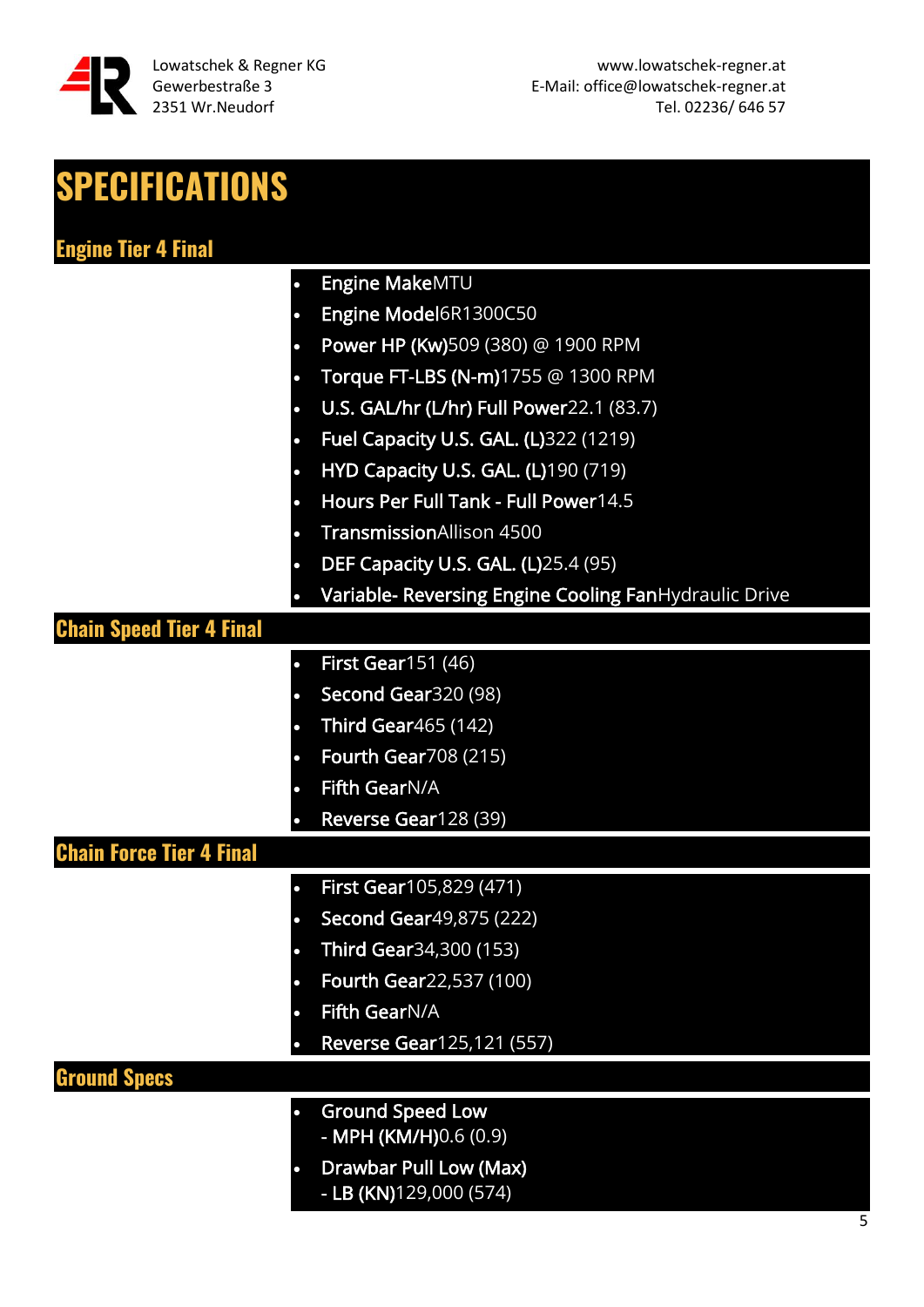

|                             | <b>Ground Speed High (Max)</b>                       |
|-----------------------------|------------------------------------------------------|
|                             | - MPH (KM/H)1.6 (2.6)                                |
|                             | Drawbar Pull High - LB (KN)46,000 (205)              |
|                             | <b>Ground Bearing No Attach</b>                      |
|                             | PSI (BAR) 13.71 (0.95)                               |
| <b>Standard Attachments</b> |                                                      |
|                             | <b>Boom Width13 (330) 1-D8</b>                       |
|                             | Trench Width X Max Depth16-26 (406-660) X 18'        |
|                             | Boom Width27 (686) 2-D8x12 (305)                     |
|                             | Trench Width X Max Depth28-40 (711-1016) X 14'       |
|                             | Boom Width 35 (889) 2-D8x20 (508)                    |
|                             | Trench Width X Max Depth38-48 (965-1219) X 12'       |
|                             | Primary Boom Depth - FT (M)6.5 (1.98)                |
|                             | Boom Extensions - FT (M)2 (.61), 4 (1.22), 8 (2.44)  |
|                             | Standard Digging Depths - FT (M)6-16 (1.83-4.88)     |
| <b>Dimensions</b>           |                                                      |
|                             | MACHINE LENGTH, NO ATTACHMENTS351.1 (8918)           |
|                             | MACHINE WIDTH, NO ATTACHMENTS114.0 (2896)            |
|                             | MACHINE OVERALL WIDTH117.7 (2990)                    |
|                             | MACHINE OVERALL HEIGHT145.1 (3686)                   |
|                             |                                                      |
|                             | MACHINE WEIGHT (MINER-NO CONVEYOR)104,000 (47173)    |
|                             | MINIMUM OPERATING WEIGHT127,000 (57606)              |
|                             | MAXIMUM OPERATING WEIGHT173,000 (78471)              |
|                             | SHIPPING WEIGHT (NO CWT, BOOM, TRACKS)75,000 (34019) |
|                             |                                                      |
|                             | UNDERCARRIAGE WT TOTAL29000 (13150)                  |
|                             |                                                      |
|                             |                                                      |
|                             |                                                      |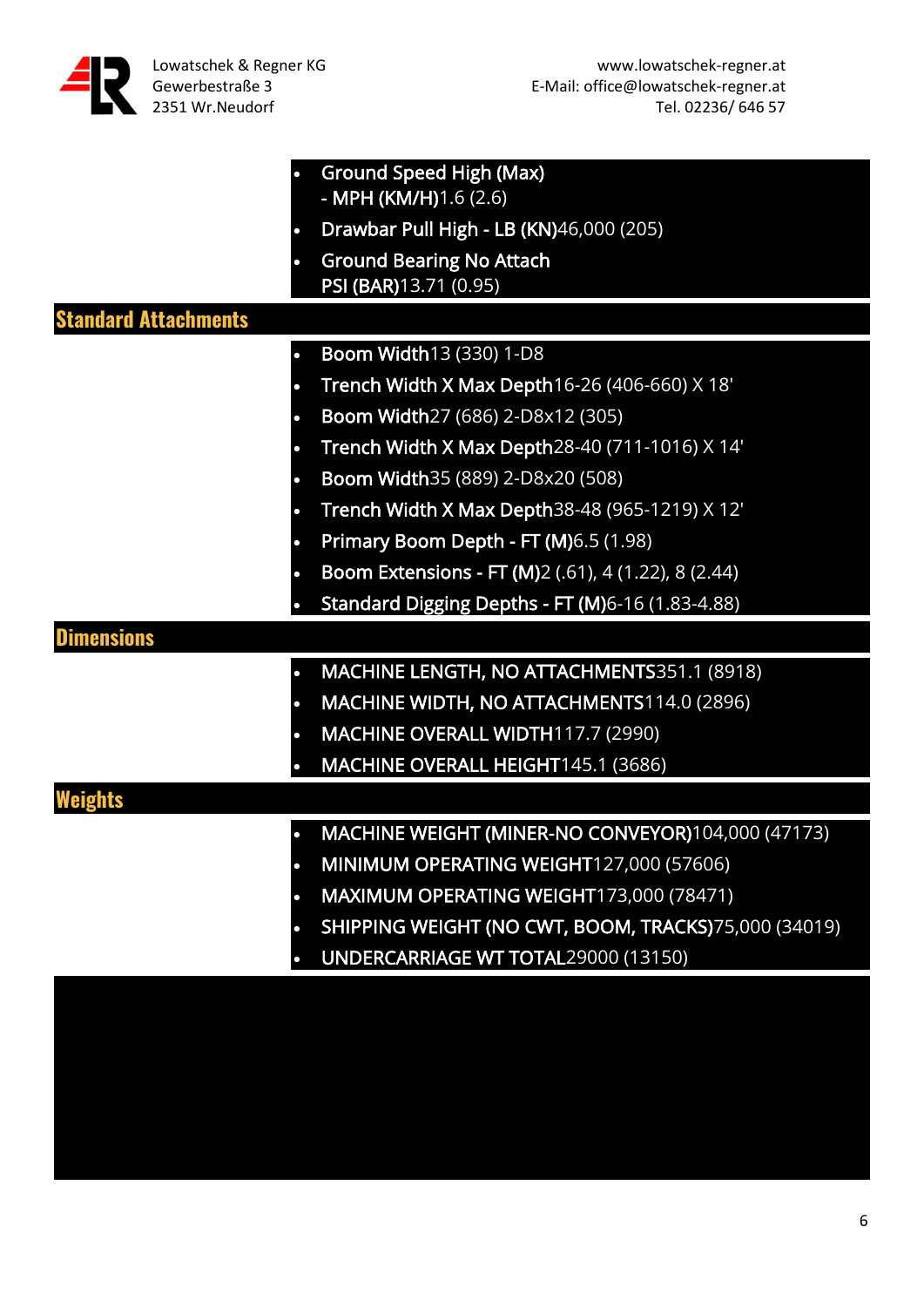

### **T14 Trencher**



### **FEATURES**

Long life mechanical large track trenchers that provide unmatched performance for decades.

- Built to withstand hard rock trenching
- Flexible boom designs for changing job requirements
- Chain speeds to match the most challenging formations and productivity requirements
- Improved mainframe design for increased strength and durability
- Clean trench bottom and re-usable backfill
- Equipped with advanced load control software and PinPoint telematics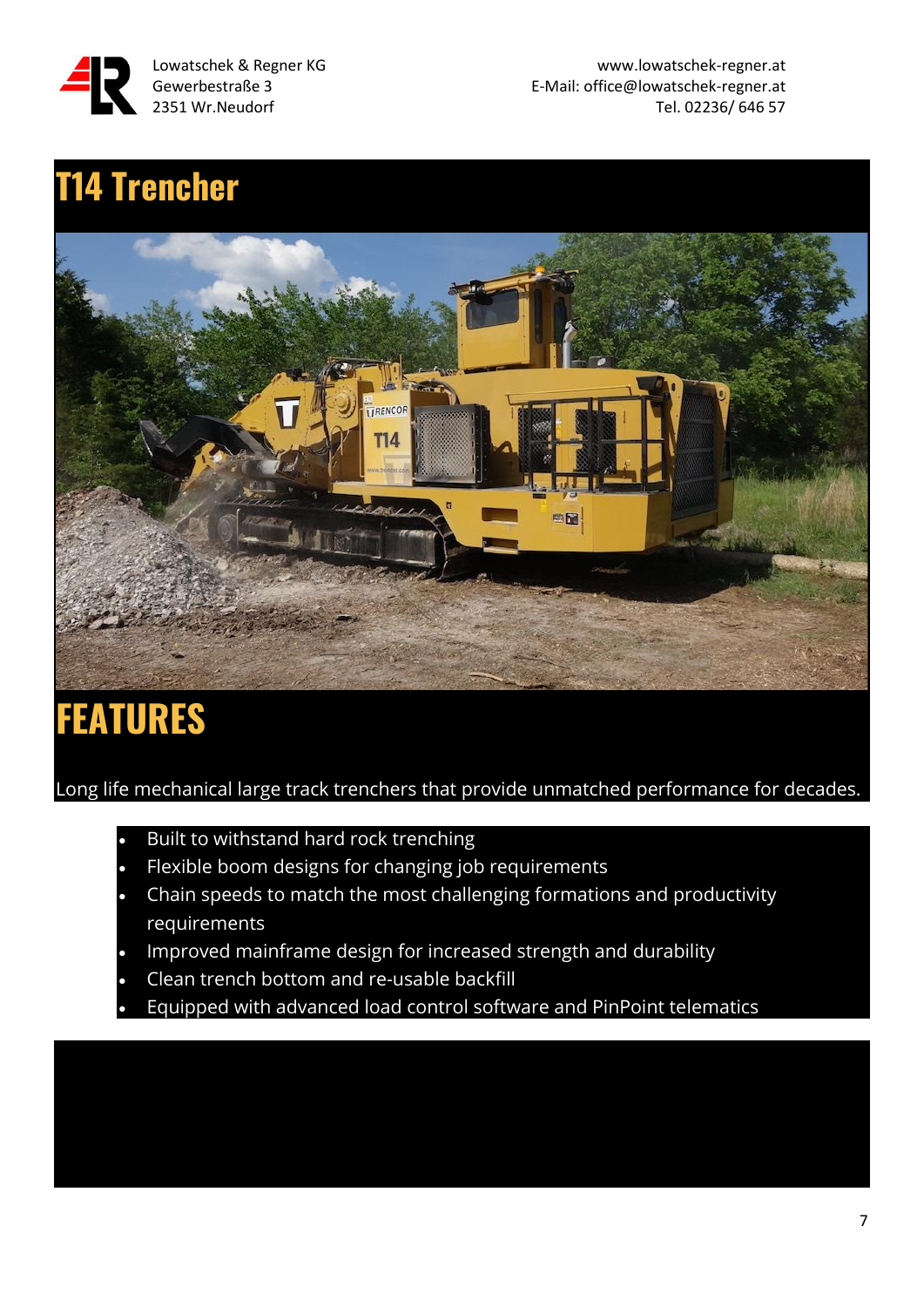

| <b>SPECIFICATIONS</b>                          |                                                       |
|------------------------------------------------|-------------------------------------------------------|
| <b>Engine Tier 4 Final</b>                     |                                                       |
|                                                | Engine MakeMTU                                        |
| $\bullet$                                      | Engine Model6R1300C60                                 |
| $\bullet$                                      | Power HP (Kw)617 (460) @ 1900 RPM                     |
|                                                | Torque FT-LBS (N-m)2139 @ 1300 RPM                    |
| $\bullet$                                      | U.S. GAL/hr (L/hr) Full Power27.5 (104.1)             |
| $\bullet$                                      | Fuel Capacity U.S. GAL. (L)405 (1533)                 |
| $\bullet$                                      | <b>HYD Capacity U.S. GAL. (L)255 (965)</b>            |
| $\bullet$                                      | Hours Per Full Tank - Full Power14.7                  |
| $\bullet$                                      | TransmissionAllison 6600                              |
| $\bullet$                                      | DEF Capacity U.S. GAL. (L)25.4 (95)                   |
|                                                | Variable- Reversing Engine Cooling FanHydraulic Drive |
| <b>Chain Speed Tier 4 Final</b>                |                                                       |
| - FT/MIN (M/MIN)                               |                                                       |
| $\bullet$                                      | <b>First Gear107 (33)</b>                             |
|                                                | Second Gear143 (44)                                   |
| $\bullet$                                      | <b>Third Gear213 (65)</b>                             |
| $\bullet$                                      | Fourth Gear288 (88)                                   |
|                                                | <b>Fifth GearN/A</b>                                  |
|                                                | Reverse Gear56 (17)                                   |
| <b>Chain Force - LB (KN)</b><br>- Tier 4 Final |                                                       |
| $\bullet$                                      | First Gear180,640 (804)                               |
|                                                | <b>Second Gear135,480 (603)</b>                       |
| $\bullet$                                      | Third Gear90,926 (404)                                |
| $\bullet$                                      | <b>Fourth Gear67,303 (299)</b>                        |
|                                                | Fifth GearN/A                                         |
|                                                | Reverse Gear346,608 (1542)                            |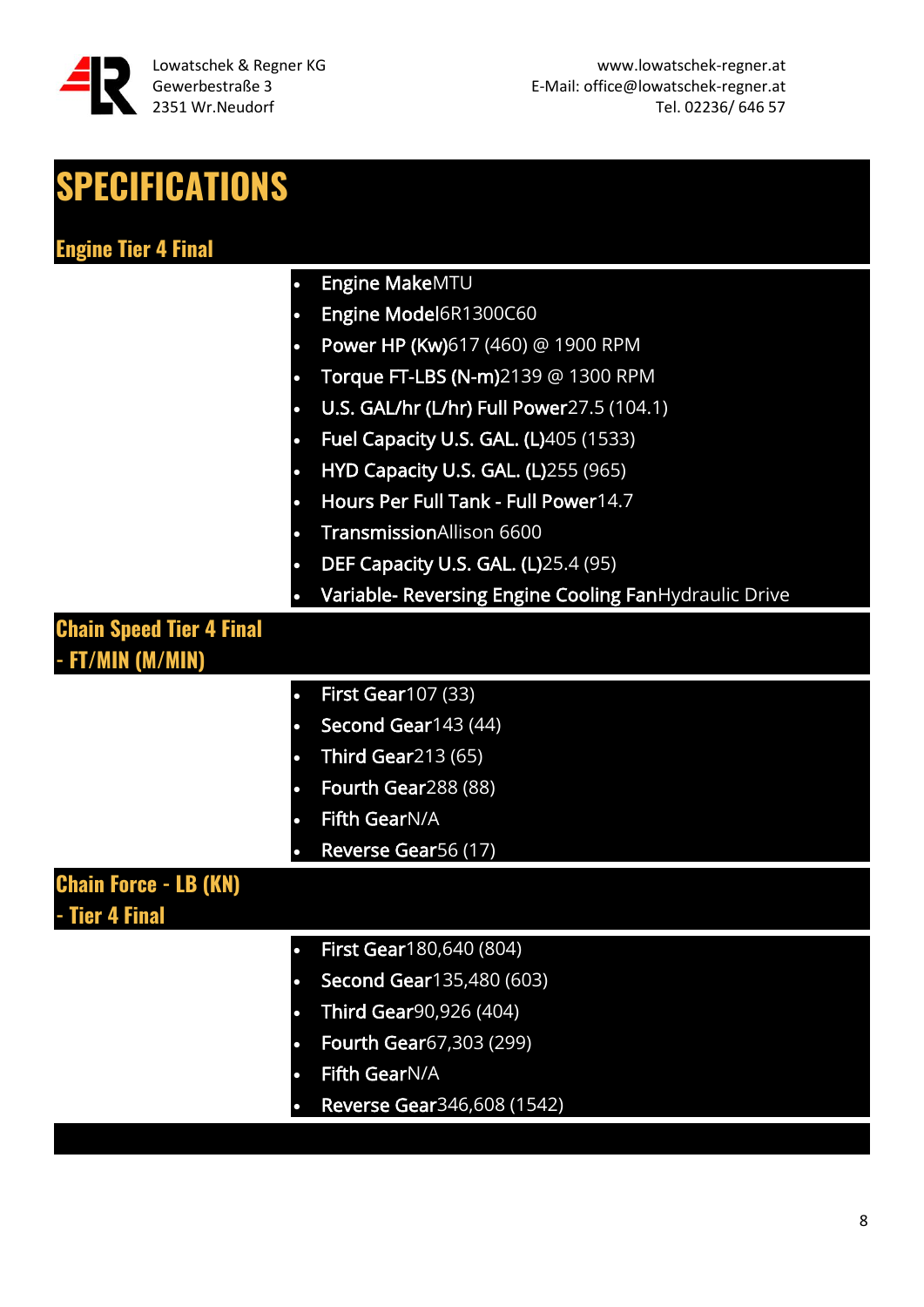

| <b>Standard Attachments</b> |                                                                    |
|-----------------------------|--------------------------------------------------------------------|
| <b>- In (mm)</b>            |                                                                    |
|                             | Boom Width27 (686) 2-D8x12 (305)<br>$\bullet$                      |
|                             | Trench Width X Max Depth28-40 (711-1016) X 20'<br>$\bullet$        |
|                             | Boom Width 35 (889) 2-D8x20 (508)<br>$\bullet$                     |
|                             | Trench Width X Max Depth38-48 (965-1219) X 16'<br>$\bullet$        |
|                             | Boom Width47 (1194) 3-D8x16 (406)<br>$\bullet$                     |
|                             | Trench Width X Max Depth50-54 (1270-1372) X 14'                    |
|                             | Primary Boom Depth - FT (M)8 (2.44)<br>$\bullet$                   |
|                             | <b>Boom Extensions - FT (M)</b> 2 (.61), 4 (1.22), 8 (2.44)        |
|                             | Standard Digging Depths - FT (M)8-20 (2.44-6.10)                   |
| <b>Ground Specs</b>         |                                                                    |
|                             | Ground Speed Low - MPH (KM/H)0.4 (0.6)<br>$\bullet$                |
|                             | Drawbar Pull Low (Max) - LB (KN)208,000 (925)<br>$\bullet$         |
|                             | Ground Speed High (Max) - MPH (KM/H)1.2 (1.9)                      |
|                             | Drawbar Pull High - LB (KN))75,000 (334)<br>$\bullet$              |
|                             | Ground Bearing No Attach PSI (BAR)16.28 (1.12)                     |
| Dimensions - In (mm)        |                                                                    |
|                             | MACHINE LENGTH, NO ATTACHMENTS401.4 (10196)                        |
|                             | MACHINE WIDTH, NO ATTACHMENTS139.7 (3548)<br>$\bullet$             |
|                             | MACHINE OVERALL WIDTH151 (3835)                                    |
|                             | MACHINE OVERALL HEIGHT164.4 (4176)                                 |
|                             | <b>SHIPPING WIDTH137.5 (3493)</b>                                  |
| Weights - LB. (Kg)          |                                                                    |
|                             | MACHINE WEIGHT (MINER-NO CONVEYOR)186,600 (84642)<br>$\bullet$     |
|                             | MINIMUM OPERATING WEIGHT236,000 (107048)<br>О                      |
|                             | MAXIMUM OPERATING WEIGHT278,000 (126099)<br>$\bullet$              |
|                             | SHIPPING WEIGHT (NO CWT, BOOM, TRACKS)108,400 (49170)<br>$\bullet$ |
|                             | UNDERCARRIAGE WT TOTAL50,000 (22680)<br>$\bullet$                  |
|                             | <b>COUNTERWEIGHT TOTAL5,000 (2268)</b>                             |
|                             |                                                                    |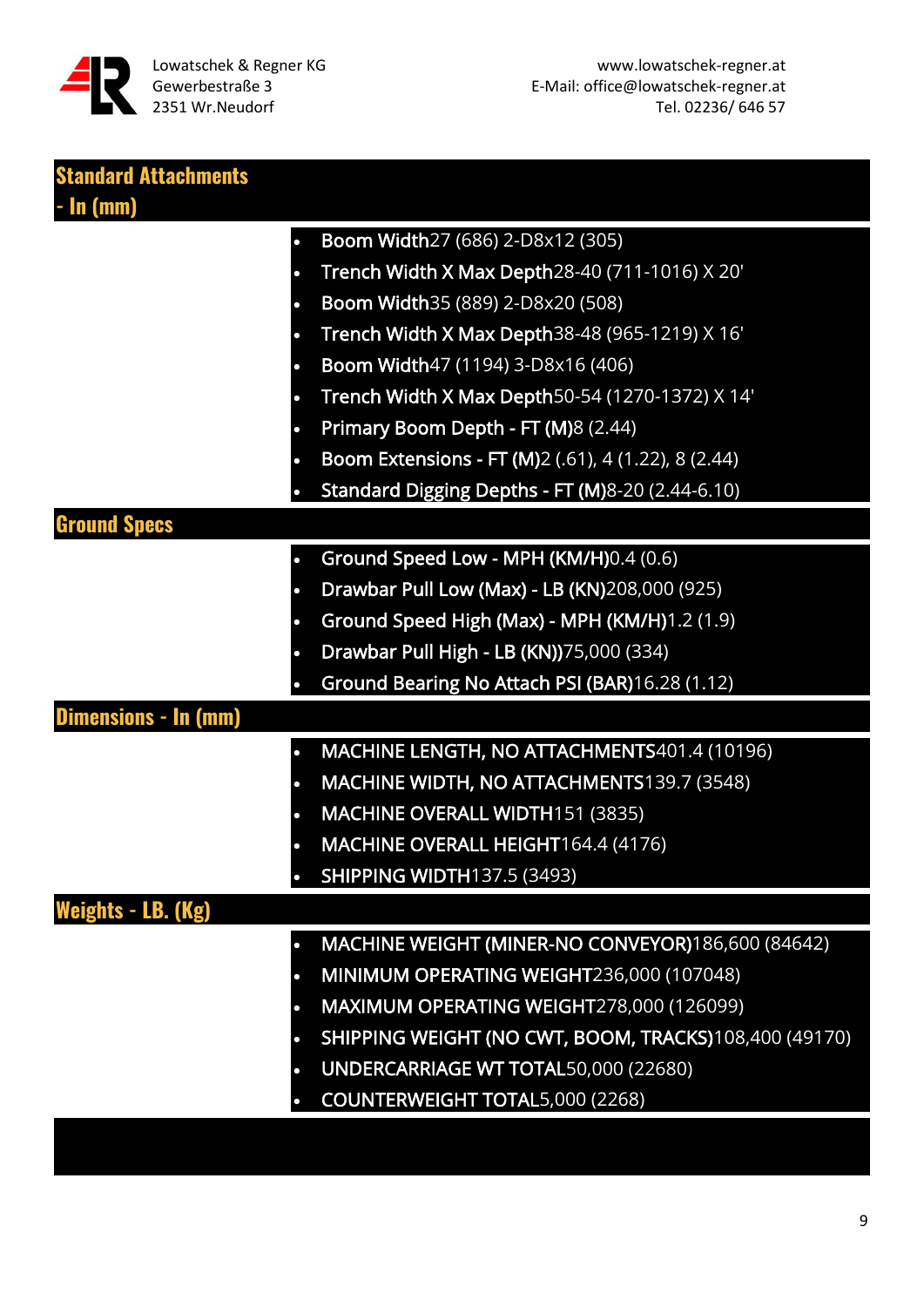

E-Mail: office@lowatschek-regner.at 2351 Wr.Neudorf Tel. 02236/ 646 57

### **T16 Trencher**



### **FEATURES**

Long life mechanical large track trenchers that provide unmatched performance for decades.

- Increased horsepower to 950 HP C27 in Tier 4 and Tier 2
- Built to withstand hard rock trenching
- Clean trench bottom and re-usable backfill
- Equipped with advanced load control software and PinPoint telematics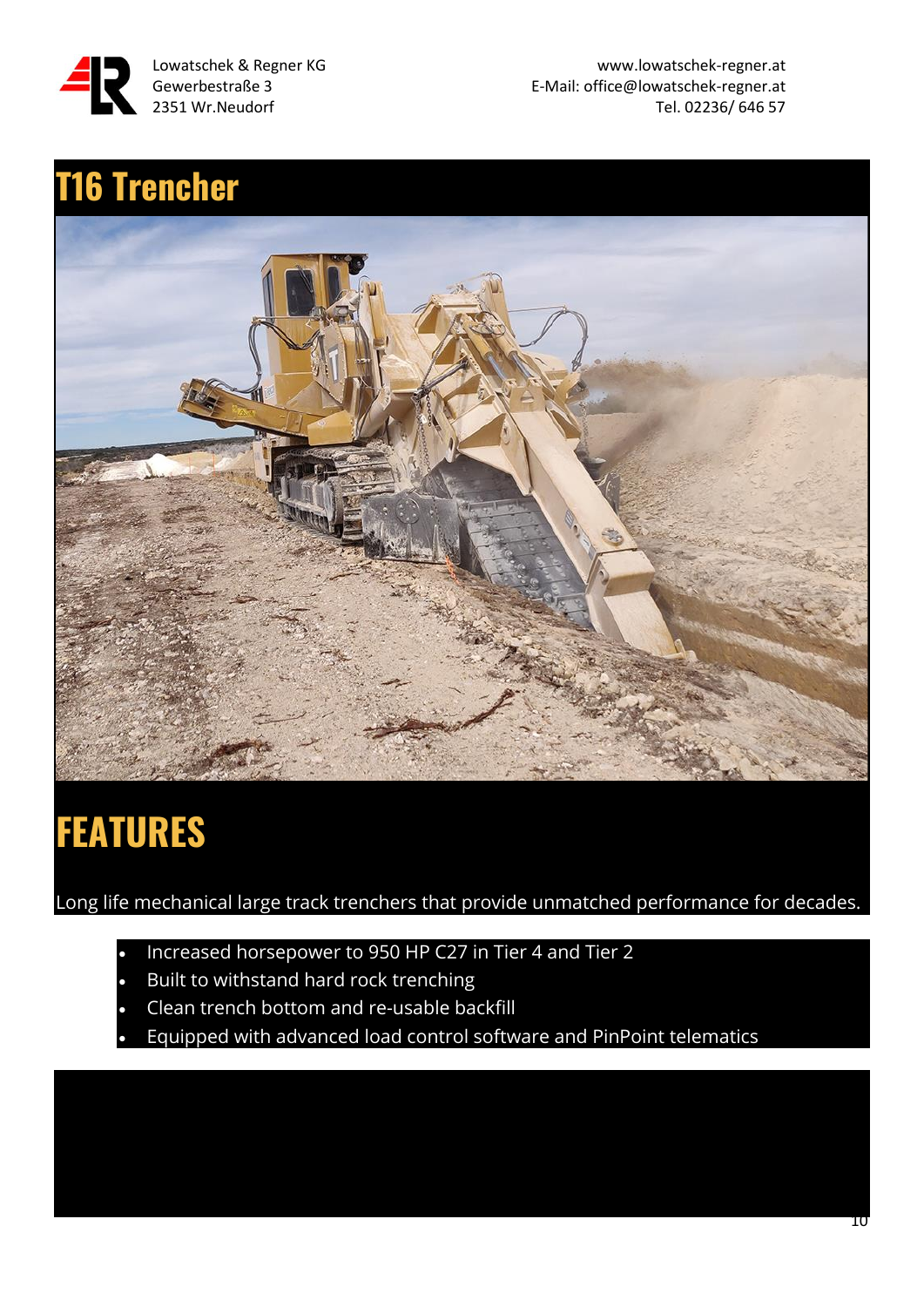

#### **SPECIFICATIONS**

- Engine MakeCAT
- Engine ModelC27
- POWER HP (Kw)950 @ 1800 RPM
- TORQUE FT-LBS (N-m)3206 lb-ft @ 1200 RPM
- U.S. GAL/hr (L/hr) FULL POWER47.5
- FUEL CAPACITY U.S. GAL. (L)596(2256)
- HYD CAPACITY U.S. GAL. (L)238(900)
- HOURS PER FULL TANK FULL POWERN/A
- TRANSMISSIONAllison 8600
- DEF CAPACITY U.S. GAL. (L)N/A
- VARIABLE- REVERSING ENGINE COOLING FANHydraulic Drive

#### **Chain Speed**

- FIRST GEAR210
- SECOND GEAR288
- THIRD GEAR373
	- **FOURTH GEAR488**
- **FIFTH GEARN/A**
- REVERSE GEAR85

#### **Chain Force - LB (KN)**

- FIRST GEAR141664
- SECOND GEAR103303
- THIRD GEAR79784
- FOURTH GEAR61104
- **FIFTH GEARN/A**
- REVERSE GEAR607838
- GROUND SPEED LOW MPH (KM/H).40 MPH
- DRAWBAR PULL LOW (MAX) LB (KN)233,000
- GROUND SPEED HIGH (MAX) MPH (KM/H)1.5
- DRAWBAR PULL HIGH LB (KN)62000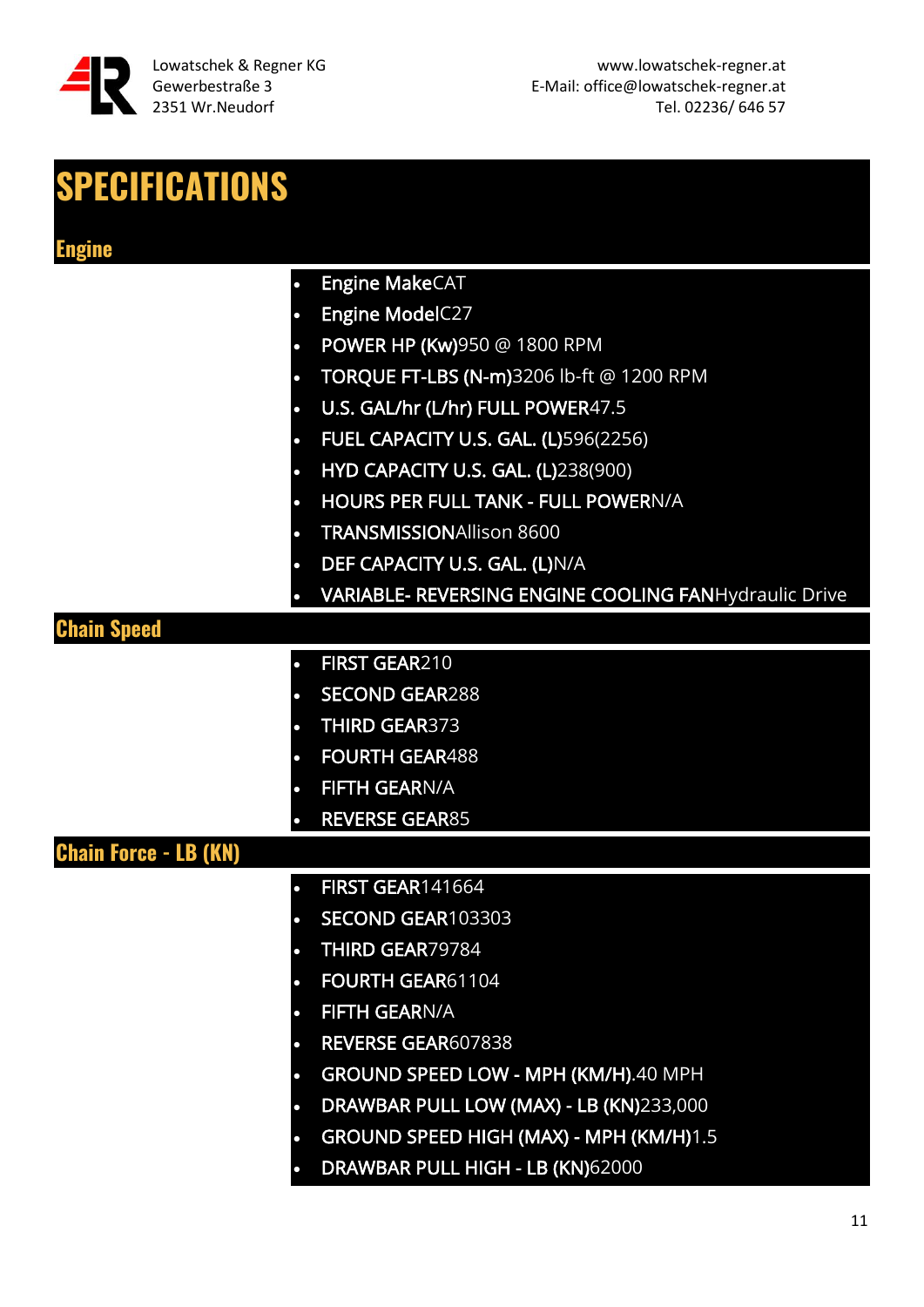|                                       | <b>GROUND BEARING NO ATTACH PSI (BAR)17.64</b>             |  |
|---------------------------------------|------------------------------------------------------------|--|
|                                       | CONVEYOR SPEED - FT/MIN (M/MIN)1461                        |  |
| <b>Standard Attachments - In (mm)</b> |                                                            |  |
|                                       | <b>BOOM WIDTH27 (686) 2-D8x12 (305)</b>                    |  |
|                                       | TRENCH WIDTH X MAX DEPTH28-40 (711-1016) X 24'             |  |
|                                       | <b>BOOM WIDTH35 (889) 2-D8x20 (508)</b>                    |  |
|                                       | TRENCH WIDTH X MAX DEPTH38-48 (965-1219) X 20'             |  |
|                                       | BOOM WIDTH55 (1397) 3-D8x20 (508)                          |  |
|                                       | TRENCH WIDTH X MAX DEPTH58-60 (1473-1524) X 16'            |  |
|                                       | PRIMARY BOOM DEPTH - FT (M)8 (2.44)                        |  |
|                                       | <b>BOOM EXTENSIONS - FT (M)2 (.61), 4 (1.22), 8 (2.44)</b> |  |
|                                       | STANDARD DIGGING DEPTHS - FT (M)8-24 (2.44-7.32)           |  |
| <b>Dimensions - In (mm)</b>           |                                                            |  |
|                                       | MACHINE LENGTH, NO ATTACHMENTS435.4 (11060)                |  |
|                                       | MACHINE WIDTH, NO ATTACHMENTS153.2 (3891)                  |  |
|                                       | MACHINE OVERALL WIDTH153.2 (3891)                          |  |
|                                       | MACHINE OVERALL HEIGHT169.8 (4313)                         |  |
|                                       | <b>SHIPPING WIDTH148.3 (3767)</b>                          |  |
| <b>Weights - LB. (Kg)</b>             |                                                            |  |
|                                       | MACHINE WEIGHT (MINER-NO CONVEYOR)210,000 (95256)          |  |
|                                       | MINIMUM OPERATING WEIGHT240,000 (108862)                   |  |
|                                       | MAXIMUM OPERATING WEIGHT320,000 (145149)                   |  |
|                                       | SHIPPING WEIGHT (NO CWT, BOOM, TRACKS)135,000 (61236)      |  |
|                                       | UNDERCARRIAGE WT TOTAL69,000 (31297)                       |  |
|                                       | <b>COUNTERWEIGHT TOTAL7000</b>                             |  |
|                                       |                                                            |  |
|                                       |                                                            |  |
|                                       |                                                            |  |
|                                       |                                                            |  |
|                                       |                                                            |  |
|                                       |                                                            |  |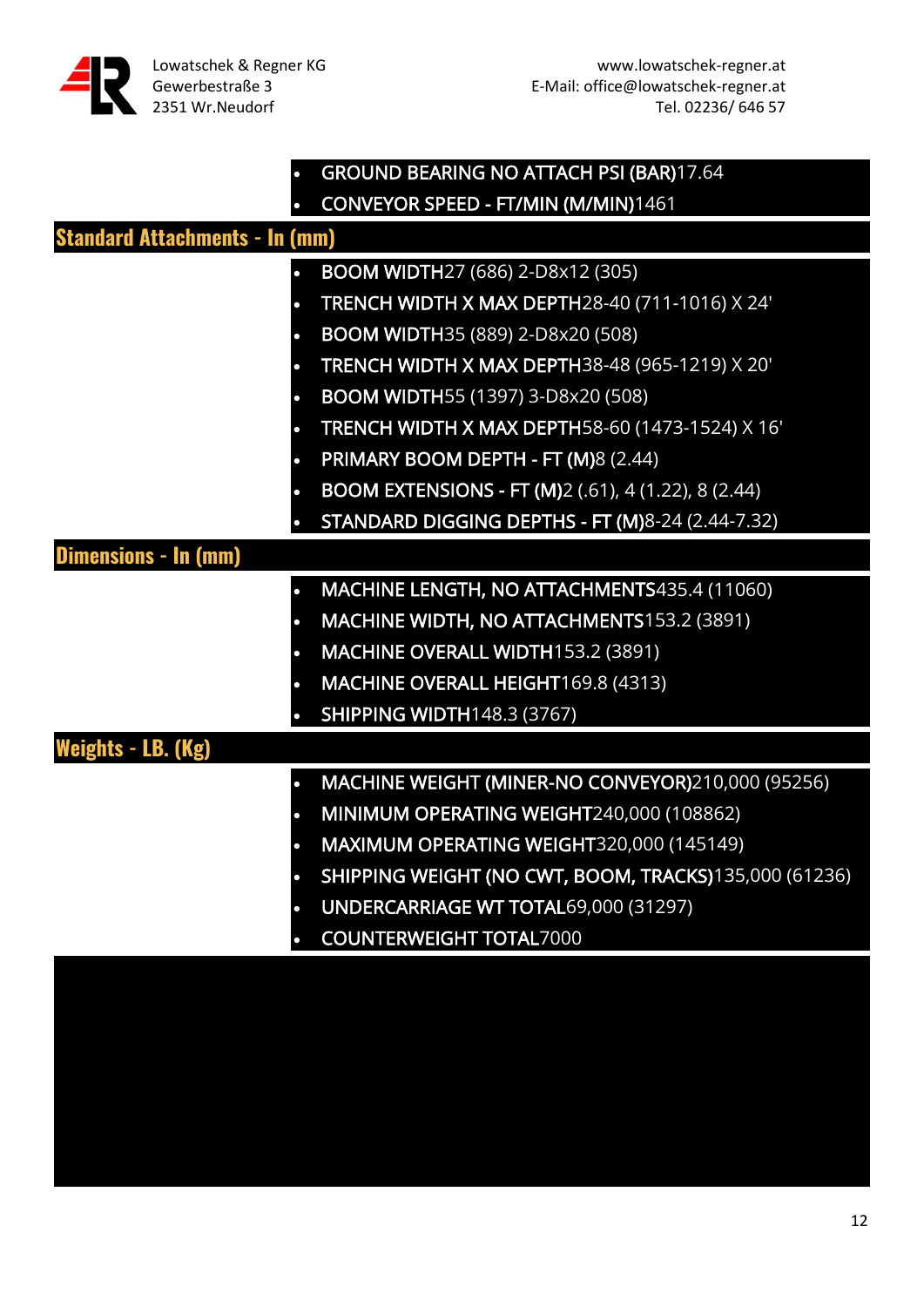

Lowatschek & Regner KG www.lowatschek-regner.at Gewerbestraße 3 E-Mail: office@lowatschek-regner.at 2351 Wr.Neudorf Tel. 02236/ 646 57

#### **T17 Trencher**



## **FEATURES**

Long life mechanical large track trenchers that provide unmatched performance for decades.

• Focused customer driven improvements for new trenching demands Flexible boom designs for changing job requirements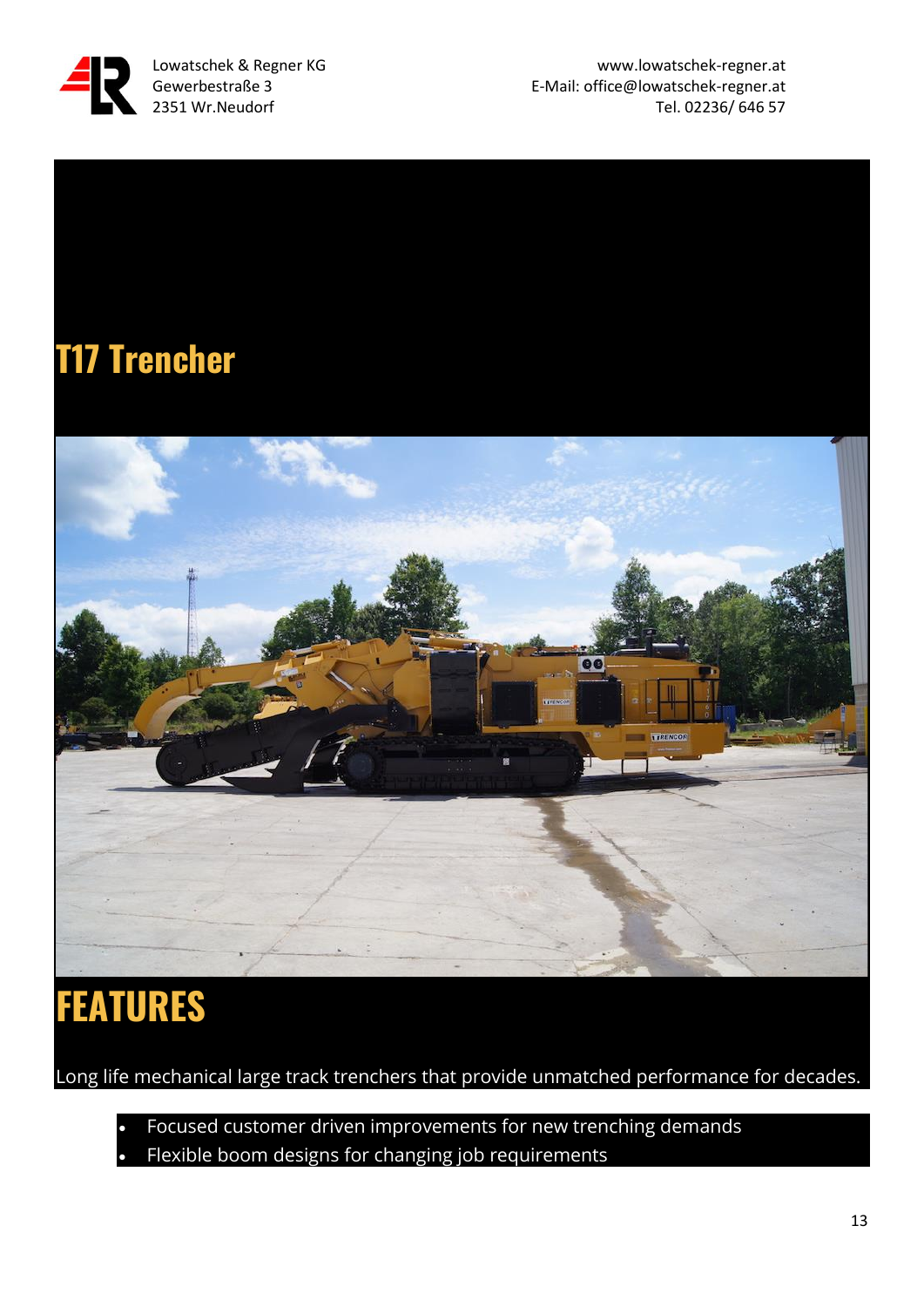![](_page_13_Picture_0.jpeg)

- Chain speeds to match the most challenging formations and productivity requirements
- New operating systems allow the use of telematics for performance monitoring and troubleshooting
- Standard two year warranty

#### **SPECIFICATIONS**

#### **Engine**

| <b>Engine</b>                          |                                                       |
|----------------------------------------|-------------------------------------------------------|
|                                        | <b>ENGINE MAKECAT</b>                                 |
|                                        | <b>ENGINE MODELC27</b>                                |
|                                        | <b>POWER HP (Kw)</b> 950 @ 1800 RPM                   |
|                                        | TORQUE FT-LBS (N-m)3206 lb-ft @ 1200 RPM              |
|                                        | U.S. GAL/hr (L/hr) FULL POWER47.5                     |
| $\bullet$                              | <b>FUEL CAPACITY U.S. GAL. (L)596 (2256)</b>          |
|                                        | HOURS PER FULL TANK - FULL POWER238 (900)             |
|                                        | <b>TRANSMISSIONAllison 8600</b>                       |
| $\bullet$                              | DEF CAPACITY U.S. GAL. (L)N/A                         |
|                                        | VARIABLE- REVERSING ENGINE COOLING FANHydraulic Drive |
| <b>Chain Speed</b><br>- FT/MIN (M/MIN) |                                                       |
|                                        | FIRST GEAR210                                         |
|                                        | <b>SECOND GEAR288</b>                                 |
|                                        | <b>THIRD GEAR373</b>                                  |
|                                        | <b>FOURTH GEAR488</b>                                 |
|                                        | <b>FIFTH GEARN/A</b>                                  |
|                                        | <b>REVERSE GEAR85</b>                                 |
| <b>Chain Force - LB (KN)</b>           |                                                       |
|                                        | <b>FIRST GEAR141,664</b>                              |
|                                        | SECOND GEAR103,303                                    |
|                                        | THIRD GEAR79,784                                      |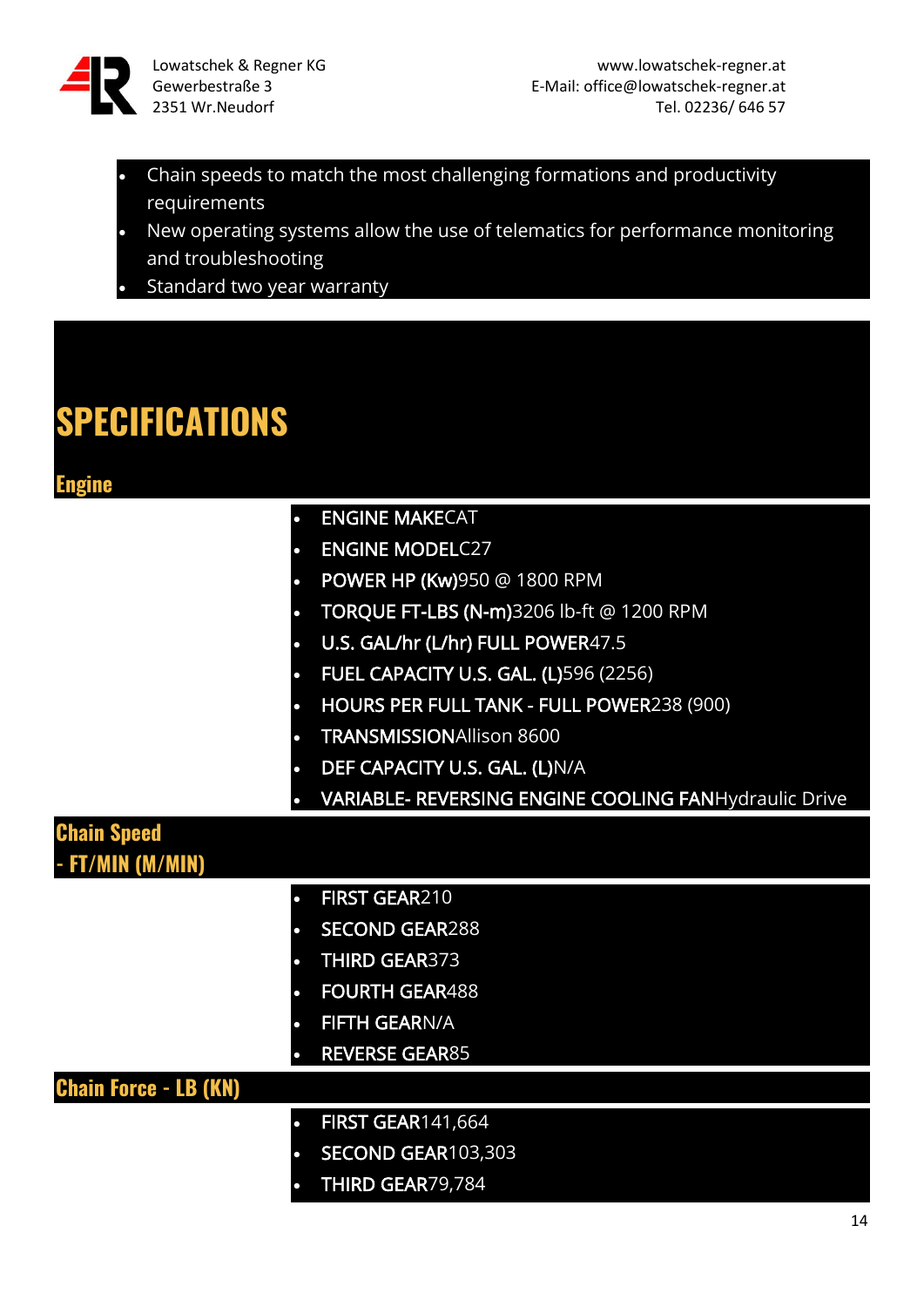| $\bullet$                   | FOURTH GEAR61,104                              |
|-----------------------------|------------------------------------------------|
| $\bullet$                   | <b>FIFTH GEARN/A</b>                           |
| $\bullet$                   | REVERSE GEAR607,838                            |
| $\bullet$                   | GROUND SPEED LOW - MPH (KM/H).40 MPH           |
| $\bullet$                   | DRAWBAR PULL LOW (MAX) - LB (KN)233000         |
|                             | GROUND SPEED HIGH (MAX) - MPH (KM/H)1.5        |
| $\bullet$                   | DRAWBAR PULL HIGH - LB (KN)62000               |
| $\bullet$                   | <b>GROUND BEARING NO ATTACH PSI (BAR)17.64</b> |
|                             | CONVEYOR SPEED - FT/MIN (M/MIN)1461            |
| <b>Dimensions - IN (mm)</b> |                                                |
| $\bullet$                   | MACHINE LENGTH, NO ATTACHMENTS436.0 (11074)    |
| $\bullet$                   | MACHINE WIDTH, NO ATTACHMENTS165.2 (4196)      |
| $\bullet$                   | MACHINE OVERALL WIDTH169.0 (4293)              |
| $\bullet$                   | MACHINE OVERALL HEIGHT169.8 (4313)             |
| $\bullet$                   | <b>TRACK WIDTH31.5 (800)</b>                   |
| $\bullet$                   | <b>TRACK LENGTH189 (4801)</b>                  |
| $\bullet$                   | <b>FRAME HEIGHT21.0 (533)</b>                  |
| $\bullet$                   | <b>FRAME WIDTH82 (2083)</b>                    |
| $\bullet$                   | <b>DECK HEIGHT63.8 (1620)</b>                  |
| $\bullet$                   | CAB HEIGHT, LOWERED153 (3886)                  |
| $\bullet$                   | CAB EXTENDED42 (1067)                          |
| О                           | FRONT OVERHANG HEIGHT26.6 (676)                |
| $\bullet$                   | FRONT OVERHANG DISTANCE162 (4115)              |
| $\bullet$                   | <b>CONVEYOR BELT WIDTH42 (1067)</b>            |
| $\bullet$                   | <b>CONVEYOR LENGTH266 (6756)</b>               |
| $\bullet$                   | DISCHARGE HEIGHT123 (3124)                     |
| $\bullet$                   | <b>DISCHARGE DISTANCE85 (2159)</b>             |
| $\bullet$                   | MACHINE LENGTH, SHORT BOOM562 (14275)          |
| $\bullet$                   | DIGGING DEPTH, SHORT BOOM108 (2743)            |
|                             | <b>CUTTING WIDTH RANGE16-72 (406-1829)</b>     |
| $\bullet$                   | TAILWHEEL DIAMETER48 (1219)                    |
| $\bullet$                   | <b>TRACK CHAIN PITCH375; 10.25 (260.35)</b>    |
| $\bullet$                   | DIGGING CHAIN PITCHD-8; 9 (228.6)              |